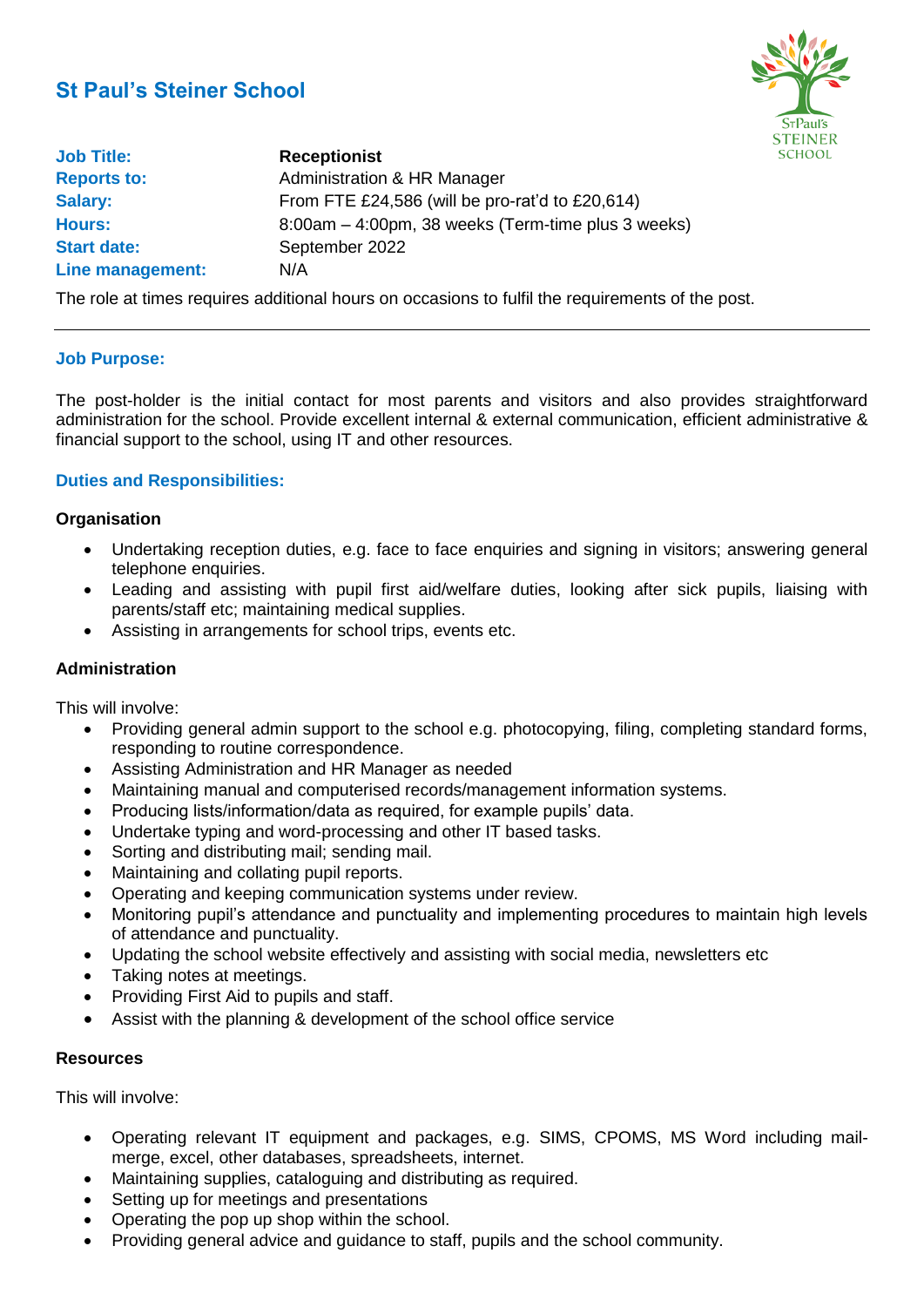• Undertaking general financial administration, e.g. processing orders.

# **Responsibilities**

This will involve:

- Being aware of and complying with policies and procedures relating to child protection, health, safety and security, confidentiality and data protection, reporting all concerns to an appropriate person.
- Being aware of and supporting difference and ensuring equal opportunities for all. Understand, comply with and promote equalities in own work; to undertake appropriate training, and challenge racism, prejudice and discrimination.
- Contributing to the overall ethos/work/aims of the school.
- Understanding and supporting the role of other professionals.
- Attending and participating in relevant meetings as required.
- Participating in training and other learning activities and performance development as required.

# **To contribute as an effective and collaborative member of the School Team**

This will involve:

- Participating in training and being able to demonstrate competence.
- Participating in first aid training as required.
- Participating in the on-going development, implementation and monitoring of the service plans.
- Supporting school and local authority initiatives.
- Actively sharing feedback on School policies and interventions.
- Actively participating in and attending a variety of School events.

# **Confidentiality and Data Protection**

This will involve:

- Being aware of the school's responsibilities under the Data Protection Act 2018 for the security, accuracy and relevance of personal data and ensure that all administrative and financial processes carried out in this role comply with this.
- Maintaining client records and archive systems, in accordance with school procedure, policy and statutory requirements.
- You are expected to treat all information acquired through your employment, both formally and informally, in strict confidence.
- There are strict rules and protocols defining employees' access to and use of the school's and the council's databases. Any breach of these rules and protocols will be regarded as subject to disciplinary investigation.
- There are internal procedures in place for employees to raise matters of concern regarding such issues as bad practice or mismanagement.

#### **Health and Safety**

This will involve

- Every employee is responsible for their own Health & Safety, as well as that of colleagues and pupils, and visitors. Co-operate with management, follow established systems of work, use protective equipment where necessary and report defectives and hazards to management.
- Be a Fire Warden and assist with evacuations

# **Green Statement**

This will involve

• Seeking opportunities to demonstrate and encourage good environmental practice such as energy efficiency, use of sustainable materials, sustainable transport, recycling and waste reduction.